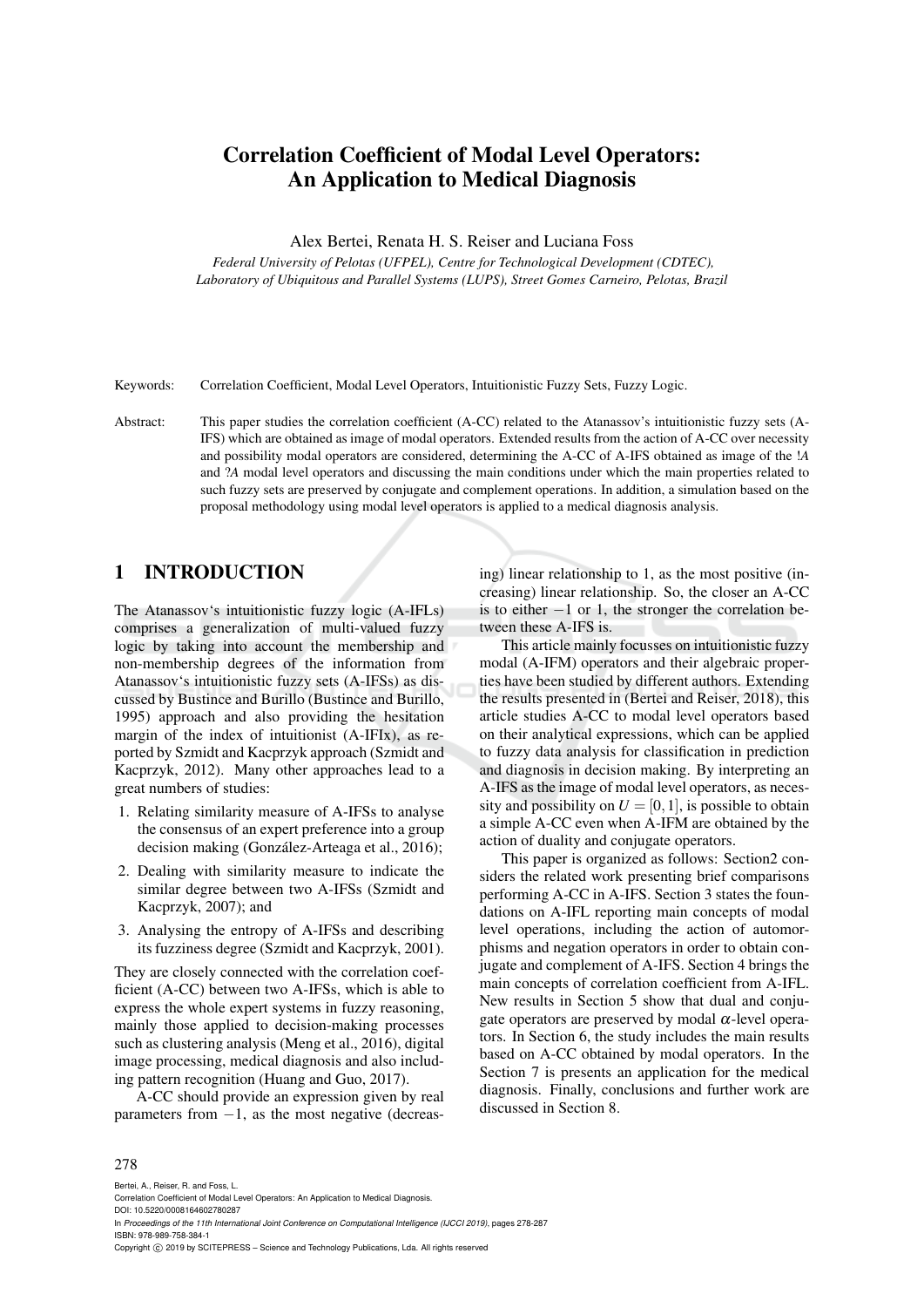### 2 RELATED WORKS

In the following, Table 1 presents a brief description of the main papers, summarizing aggregation operators and applied research area. The main aggregators used to construct the correlation coefficient are identified, as well as examples of applicability, which the great majority uses this coefficient in problems of fuzzy multiple criteria decision making (MCDM).

In (Szmidt et al., 2012), an extension of previous work (Szmidt and Kacprzyk, 2010) on A-CC is presented, measuring how strong an A-IFS relationship can be, indicating the positively or negatively correlated fuzzy set.

The A-CC analysis obtained as image of intuitionistic fuzzy t-norms and t-conorms is accomplished in (Reiser et al., 2013). They consider the action of automorphisms and the class of strong fuzzy negations. A-CC related to conjugate and dual constructions of these fuzzy connectives are studied.

Arithmetic operations on trapezoidal fuzzy intuitionistic fuzzy sets (TzFIFSs) are discussed in (Robinson and Amirtharaj, 2014) the multiattribute decision making (MADM) model proposed, using A-CC of TzFIFS for ranking the alternatives together with weighted averaging (WA) and weighted geometric (WG) operators.

In (Singh, 2015), the authors propose A-CC for picture fuzzy sets, which are extensions of A-IFS including situations when facing human opinions involving more answers (yes, abstain, no, and refusal).

In (Bertei et al., 2016) a correlation between A-IFSs obtained as image of strong negations is presented considering the action of strong fuzzy negations verifying the conditions under which the A-CC in A-IFS and their corresponding conjugate constructions are obtained. Moreover, algebraic expressions of A-CC are discussed by considering representable intuitionistic automorphisms.

The membership and non-membership degrees of A-IFS are considered in (Liu et al., 2016), providing a new approach to measuring the A-CC degree between the IFSs infinite sets. The method not only reflects the symbol attribute of an A-CC degree, but also preserves the integrity of related A-IFS.

In (Zhao and Xu, 2016), a new measure was applied to an algorithm for MADM, using the A-CC and its desirable axiomatic properties to define the intuitionistic fuzzy ideal solution (IFIS) and the intuitionistic fuzzy negative ideal solution (IFNIS). It is extended to the interval-valued approach (A-IvIFS).

A novel weighted A-CC formulation proposed in (Garg, 2016) measures the relationship on the Pythagorean fuzzy sets (PFS), which are one of the most successful methods in terms of comprehensively representing uncertain and vague information.

An MCDM problem is studied in (Solanki et al., 2016). This proposal refines TOPSIS using A-CC, characterizing an intuitionistic fuzzy decision matrix considering criteria as incompleteness and imprecision in the evaluation process. Intuitionistic fuzzy weighted averaging (IFWA) operator aggregate each DMs opinions for evaluating the relevance of alternatives. Then positive-ideal and negative-ideal solutions are calculated, using A-CC a relative closeness coefficient of the alternatives is obtained.

The theory of neutrosophic sets presented by (Smarandache, 1999) is a powerful technique to handle incomplete, indeterminate and inconsistent information in the real world. A-CC between Dynamic single-valued neutrosophic multiset (DSVNM) and a weighted coefficient between DSVNMs are presented to measure the correlation degrees between DSVNMs, and their properties are investigated by (Ye, 2017).

Huang (Huang and Guo, 2017) introduced an improved A-CC of the IFSs, discussing its properties in the IFS theory and the generalization of the coefficient of IvIFS is also introduced.

Choquet integral is used in (Qu et al., 2017) presenting a new extension of A-CC. When the weight information about criteria represented by IFSs is incomplete, a fuzzy measure model for the optimal measures on the criteria set is established, which can be used to determine the criteria fuzzy measure.

Main results in (Bertei and Reiser, 2018) extend the studies in (Bertei et al., 2016) analyzing A-CC obtained as the image of modal level operators. The actions of the necessity and the possibility, are considered to verify under which conditions an A-CC preserves main properties related to A-IFS.

### 3 PRELIMINARY

Firstly, a brief account on A-IFS is stated.

Consider a non-empty and finite universe  $\mathscr{U}$  =  ${x_1, \ldots, x_n}$  an the unitary interval  $[0,1] = U$ . According with (Bustince and Burillo, 1995), an Atanassosv's intutionistic fuzzy set *A* (A-IFS) based on  $\mathcal{U}$  is expressed as

$$
A = \{(x, \mu_A(x), \nu_A(x)) : x \in \mathcal{U}\}\
$$
 (1)

whenever the membership and non-membership functions  $\mu_A$ ,  $\nu_A$  :  $\mathcal{U} \to U$  are related by the inequality  $\mu_A(x_i) + \nu_A(x_i) \leq 1$ , for all  $i \in \mathbb{N}_n = \{1, 2, ..., n\}.$ 

Additionally, a function  $\pi : A \rightarrow U$  given as

$$
\pi_A(x_i) = 1 - \mu_A(x_i) - \nu_A(x_i)
$$
 (2)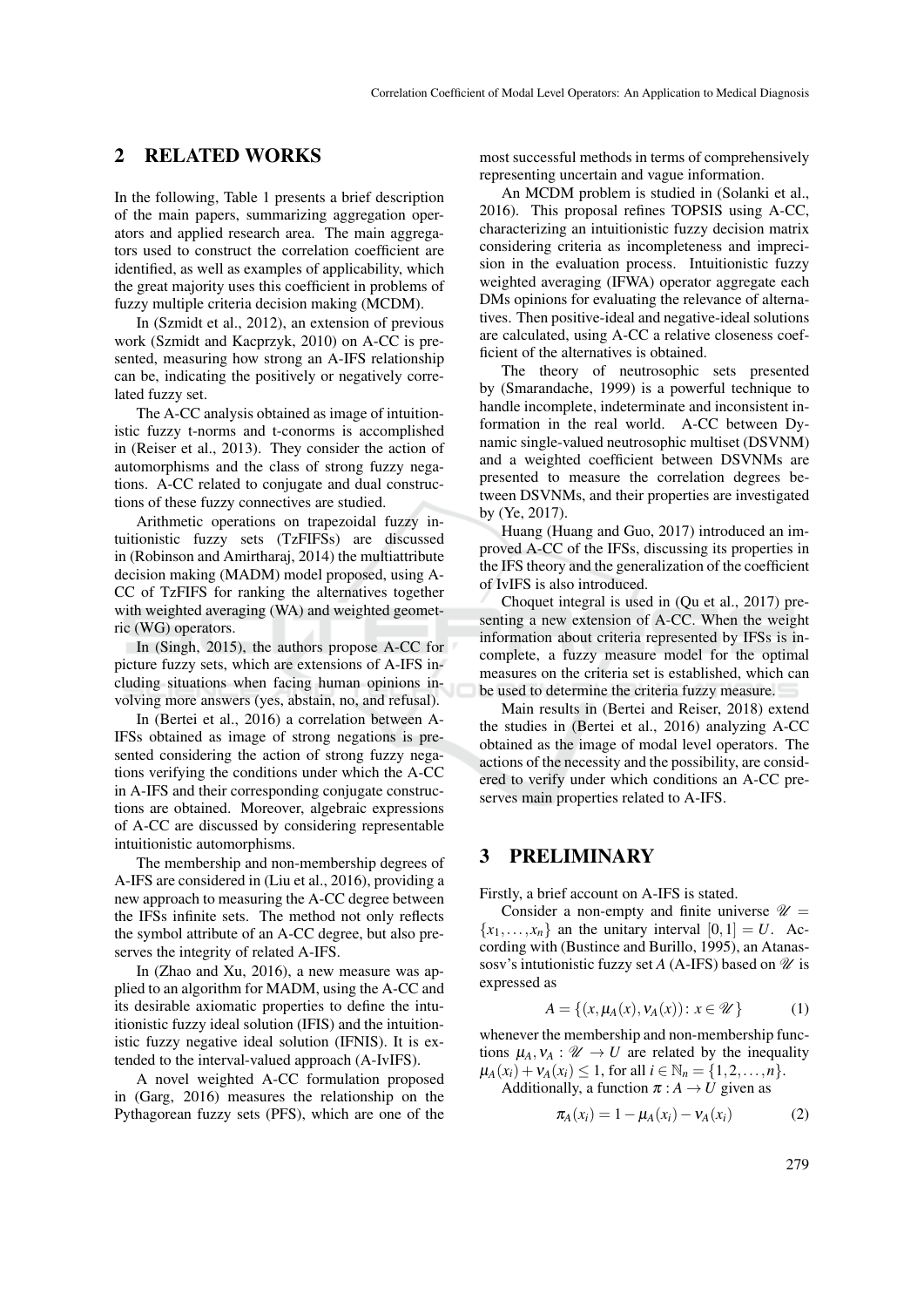| Paper                                                                                                                        | Title                                                                                                                                |                              | <b>Applied Field</b>                           |  |
|------------------------------------------------------------------------------------------------------------------------------|--------------------------------------------------------------------------------------------------------------------------------------|------------------------------|------------------------------------------------|--|
| (Szmidt et al.,<br>2012                                                                                                      | Correlation between intuitionistic fuzzy sets: Some<br>conceptual and numerical extensions                                           | Arithmetic<br>mean           | Data analysis and<br>decision making           |  |
| (Reiser et al.,<br>2013)                                                                                                     | Correlations from conjugate and dual intuitionistic fuzzy<br>triangular norms and conorms                                            | Sum                          | Decision making and<br>similarity measure      |  |
| (Robinson and<br>Amirtharaj,<br>2014)                                                                                        | MADM Problems with Correlation Coefficient of<br>Trapezoidal Fuzzy Intuitionistic Fuzzy Sets                                         | TzFIFWA,<br><b>TzFIFWG</b>   | Ranking alternatives                           |  |
| (Singh, 2015)                                                                                                                | Correlation coefficients for picture fuzzy sets                                                                                      | Sum                          | Clustering algorithm<br>for picture fuzzy sets |  |
| (Bertei et al.,<br>2016)                                                                                                     | Correlation coefficient analysis based on fuzzy negations<br>and representable automorphisms                                         | Arithmetic<br>mean           | Fuzzy data analysis<br>and decision making     |  |
| (Liu et al.,<br>2016)                                                                                                        | Variance<br>and<br>A new correlation measure of the intuitionistic fuzzy sets<br>covariance                                          |                              | Medical diagnosis                              |  |
| (Zhao and Xu,<br>2016)                                                                                                       | Intuitionistic fuzzy multi-attribute decision making with<br>ideal-point-based method and correlation measure                        | Quadratic<br>mean            | Decision making                                |  |
| (Garg, 2016)                                                                                                                 | A Novel Correlation Coefficients between Pythagorean<br>Fuzzy Sets and Its Applications to Decision-Making<br>Processes              | Weighted<br>mean             | Decision making                                |  |
| (Solanki et al.,<br>2016)                                                                                                    | A correlation based Intuitionistic fuzzy TOPSIS method on<br>supplier selection problem                                              | <b>IFWA</b>                  | Decision making                                |  |
| (Ye, 2017)                                                                                                                   | Correlation Coefficient between Dynamic Single Valued<br>Neutrosophic Multisets and Its Multiple Attribute<br>Decision-Making Method | Weighted<br>mean             | Decision making                                |  |
| (Huang and<br>Guo, 2017)                                                                                                     | An Improved Correlation Coefficient of Intuitionistic<br><b>Fuzzy Sets</b>                                                           | Ouasi-<br>arithmetic<br>mean | Medical diagnosis<br>and clustering            |  |
| (Qu et al.,<br>2017)                                                                                                         | Choquet integral correlation coefficient of intuitionistic<br>fuzzy sets and its applications                                        |                              | Decision making                                |  |
| (Bertei and<br>Correlation Coefficient Analysis Performed On Duality<br>Reiser, 2018)<br>And Conjugate Modal-Level Operators |                                                                                                                                      | Arithmetic<br>mean           | Fuzzy data analysis<br>and decision making     |  |

Table 1: Comparisons performing correlation coefficient in A-IFL.

is called the intuitionistic fuzzy index (IFIx) or hesitance degree of an A-IFS *A*. The set of all above related A-IFSs is denoted by  $\mathcal{C}(A)$ .

Let  $\tilde{U} = \{ \tilde{x}_i = (x_{i1}, x_{i2}) \in U^2 : x_{i1} + x_{i2} \le 1 \}$  be the set of all intuitionistic fuzzy values such that  $\tilde{x}_i$  is a pair of membership and non-membership degrees of an element  $x_i \in \mathcal{U}$ , i.e.  $(x_{i1}, x_{i2}) = (\mu_A(x_i), \nu_A(x_i)).$ And, the related IFIx is given as  $\pi_A(x_i) = x_{i3} = 1$ *x*<sub>*i*1</sub> − *x*<sub>*i*2</sub>, for all *i* ∈  $\mathbb{N}_n = \{1, 2, ..., n\}.$ 

The projections  $l_{\tilde{U}^n}, r_{\tilde{U}^n} : \tilde{U}^n \to \tilde{U}^n$  are given by:

$$
l_{\tilde{U}^n}(\tilde{x}_1, \tilde{x}_2, \dots, \tilde{x}_n) = (x_{11}, x_{21}, \dots, x_{n1})
$$
 (3)

$$
r_{\tilde{U}^n}(\tilde{x}_1, \tilde{x}_2, \dots, \tilde{x}_n) = (x_{12}, x_{22}, \dots, x_{n2})
$$
 (4)

The order relation  $\leq_{\tilde{U}}$  on  $\tilde{U}$  is defined as:  $\tilde{x} \leq_{\tilde{U}}$  $\tilde{y} \Leftrightarrow x_1 \leq y_1$  and  $x_2 \geq y_2$ . Moreover,  $\tilde{0} = (0,1) \leq \tilde{y}$  $\tilde{x} \leq_{\tilde{U}} (1,0) = \tilde{1}$ , for all  $\tilde{x} \in \tilde{U}$ .

#### 3.1 Intuitionistic Fuzzy Negations

Intuitionistic fuzzy negations and intuitionistic automorphisms are studied in the following. See more details in (Bustince et al., 2003).

An intuitionistic fuzzy negation (A-IFNs) *N<sup>I</sup>* :  $\tilde{U} \rightarrow \tilde{U}$  is a function such that, for all  $\tilde{x}$ ,  $\tilde{y}$  in  $\tilde{U}$ :

 $N_I$ **1**  $N_I(\tilde{0}) = N_I(0, 1) = \tilde{1}$  and  $N_I(\tilde{1}) = N_I(1, 0) = \tilde{0}$ ;

 $N_I$ **2** If  $\tilde{x} \geq_{\tilde{U}} \tilde{y}$  then  $N_I(\tilde{x}) \leq_{\tilde{U}} N_I(\tilde{y}), \forall \tilde{x}, \tilde{y} \in \tilde{U}$ .

In (Bustince et al., 2000), if an IFN *N<sup>I</sup>* also satisfies the involutive property

 $N_I$ **3**  $N_I(N_I(\tilde{x})) = \tilde{x}, \forall \tilde{x} \in \tilde{U}$ ,

*NI* is called a strong A-IFN.

According with (Deschrijver et al., 2004, Theorem 3.6), *N<sup>I</sup>* is a strong A-IFNs iff there exists a strong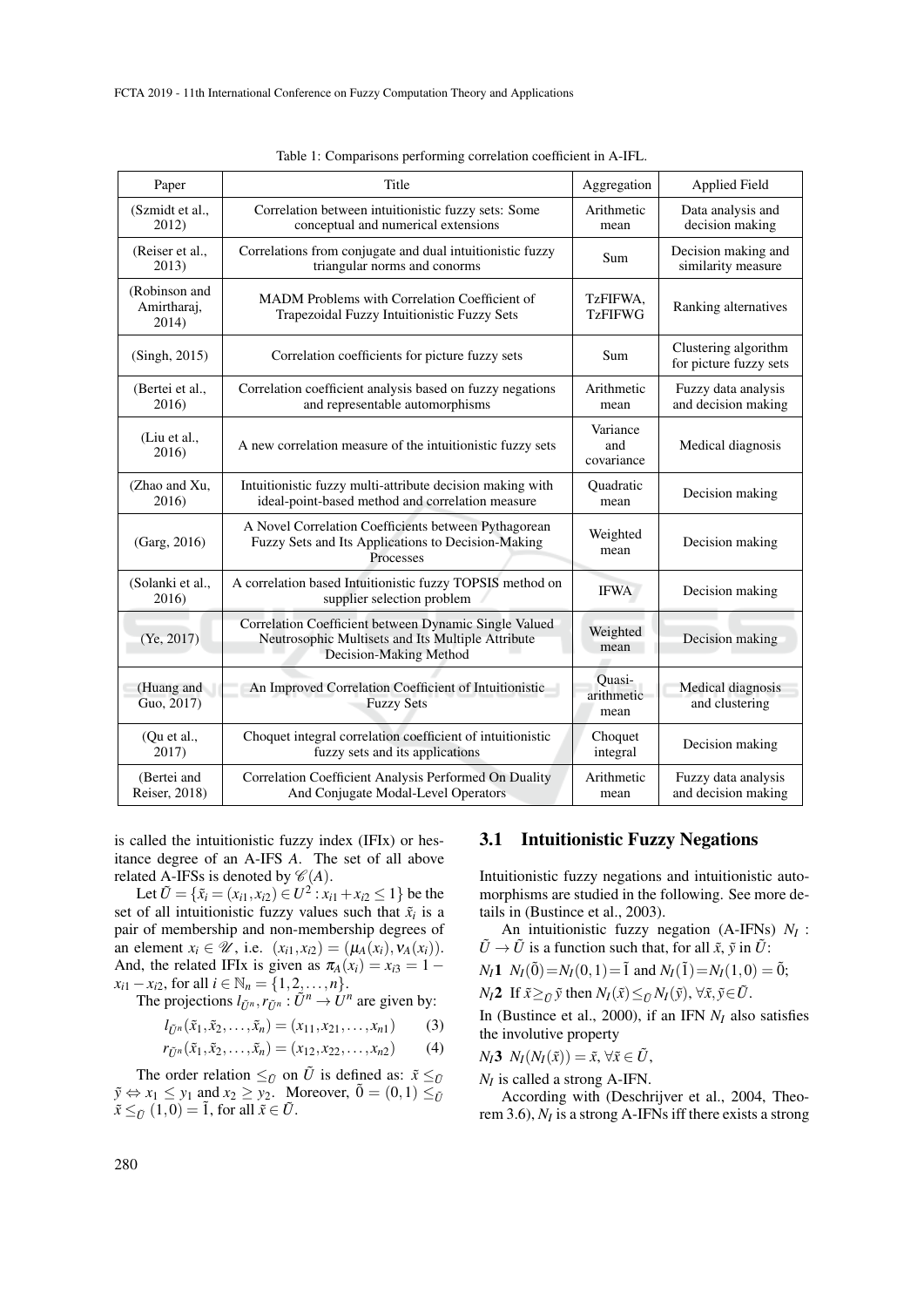fuzzy negation *N* on *U* such that:

$$
N_I(x_1, x_2) = (N(N_S(x_2)), N_S(N(x_1))).
$$
 (5)

Thus, *N<sup>I</sup>* is an example of *N*-representable IFN. Moreover, if  $N = N<sub>S</sub>$ , equation (5) can be given as

$$
N_{SI}(\tilde{x}) = N_{S_I}(x_1, x_2) = (x_2, x_1). \tag{6}
$$

By (Bustince et al., 2004), the complement of an IFS  $A$  w.r.t.  $N_I$  in (5) is given as

$$
A_{N_I} = \{ (x, N_I(\mu_A(x), \nu_A(x))) : x \in \mathcal{U} \}.
$$
 (7)

When  $N = N<sub>S</sub>$  in Eq.(5), then the complement of an IFS *A* with respect to *NSI* is expressed as

$$
\overline{A} = \{(x, v_A(x), \mu_A(x)) : x \in \mathcal{U}\}.
$$
 (8)

Let *N<sub>I</sub>* be an IFN. The function  $f_{N_I}: \tilde{U}^n \to \tilde{U}$  is the *N<sub>I</sub>*-dual operator of  $f : \tilde{U}^n \to \tilde{U}$  given as follows:

$$
f_{N_I}(\tilde{x}_1,\ldots,\tilde{x}_n)=N_I(f(N_I(x_1),\ldots,N_I(\tilde{x}_n))).\qquad(9)
$$

For further information, see (Atanassov and Gargov, 1989; Atanassov, 1986; Atanassov, 1999).

#### 3.2 Modal Operators

Following (Atanassov, 1983), two operators are considered over the IFSs, transforming an IFS into a fuzzy set (FS). These two operators are similar to the logical operators of necessity  $(\Box)$  and possibility  $(\Diamond)$ and their properties resemble those of Modal Logic.

Adverbial locutions as "very or absolutely" and "more or less" are interpreted as the linguistic modifiers necessity and possibility, modifying the evaluation of the linguistic Boolean truth values: "true" and "false" (Atanassov, 1986).

In deduction process, the analytic representation of such expressions plays an important role, and the A-CC analysis is able to identify the close correlation related A-IFSs (Dombi, 2013).

Relevant properties are reported below:

Definition 1. *(Atanassov, 1999, Def. 1.41) Let A be an A-IFS. The related* ✷*A-IFS and* ✸*A-IFS obtained by the necessity and possibility modal operators are, respectively, given as follows:*

$$
\Box A = \{ \langle x, \mu_A(x), 1 - \mu_A(x) \rangle | x \in \mathcal{U} \};\tag{10}
$$

$$
\diamondsuit A = \{ \langle x, 1 - \mathsf{v}_A(x), \mathsf{v}_A(x) \rangle | x \in \mathscr{U} \}. \tag{11}
$$

Obviously, by Def. 1, if A is an ordinary fuzzy set then  $\Box A = A = \Diamond A$ .

Proposition 2. *(Atanassov, 1999, Prop. 1.42) For every A-IFS, the following properties are verified:*

$$
\Box \overline{A} = \Diamond A, \qquad \Diamond \overline{A} = \Box A, \qquad (12)
$$

$$
\Box \Box A = \Box A, \qquad \Box \Diamond A = \Diamond A, \qquad (13)
$$

$$
\diamondsuit \Box A = \Box A, \qquad \diamondsuit \diamondsuit A = \diamondsuit A. \qquad (14)
$$

#### 3.3 Modal α-level Operators

Initially, the operators  $K_{\alpha}$ ,  $L_{\alpha}$  :  $\tilde{U} \rightarrow \tilde{U}$  are defined as:

$$
K_{\alpha}(x_1, x_2) = \left(\max\left(\frac{1}{2}, x_1\right), \min\left(\frac{1}{2}, x_2\right)\right); \quad (15)
$$

$$
L_{\alpha}(x_1, x_2) = \left(\min\left(\frac{1}{2}, x_1\right), \max\left(\frac{1}{2}, x_2\right)\right). \quad (16)
$$

Further, related IFS are given in the following.

Definition 3. *(Atanassov, 1999, Def. 1.99) Let A be an A-IFS. For*  $\alpha \in U$ ,  $K_{\alpha}A$ -*IFS and L*<sub> $\alpha$ </sub>*A-IFS are respectively given as follows:*

$$
K_{\alpha}A = \{(x, \max(\alpha, x_1), \min(\alpha, x_2)) : x \in \mathcal{U}\}; \quad (17)
$$
  
\n
$$
L_{\alpha}A = \{(x, \min(\alpha, x_1), \max(\alpha, x_2)) : x \in \mathcal{U}\}.
$$
 (18)

The complementary relation  $K_{\alpha}A = \overline{L_{\alpha}A}$  is obtained from the pair  $(K_{\alpha}, L_{\alpha})$  of  $N_{SI}$ -dual operators.

When  $\alpha = \frac{1}{2}$ , we use the notation  $\alpha = K_1$  and  $\alpha = L_2$ and related !*A*-IFS and ?*A*-IFS are given below:

Definition 4. *(Atanassov, 1999, Def.1.96) Let A be an A-IFS. The related two modal level operators* !*A-IFS and* ?*A-IFS are respectively given as follows*

$$
!A = \left\{ \left( x, \max\left( \frac{1}{2}, x_1 \right), \min\left( \frac{1}{2}, x_2 \right) \right) : x \in \mathcal{U} \right\};\tag{19}
$$

$$
?A = \left\{ \left( x, \min\left( \frac{1}{2}, x_1 \right), \max\left( \frac{1}{2}, x_2 \right) \right) : x \in \mathcal{U} \right\}.\tag{20}
$$

Theorem 5. *(Atanassov, 1999, Theorema 1.97) Let A and B be IFS, the following holds:*

$$
!A = \overline{?A}, \qquad \qquad !?A = ?!A, \tag{21}
$$

$$
!(A \cap B) = !A \cap !B
$$
,  $!(A \cup B) = !A \cup !B$ , (22)  
 $?(A \cap B) = ?A \cap ?B$ ,  $?(A \cup B) = ?A \cup ?B$ . (23)

Theorem 6. *(Atanassov, 1999, Theorema 1.98)For every IFSs A, the following properties are verified:*

$$
\Box!A = !\Box A, \qquad \Box?A = ?\Box A, \tag{24}
$$

$$
\diamondsuit!A = ! \diamondsuit A, \qquad \diamondsuit?A = ? \diamondsuit A. \tag{25}
$$

#### 3.4 Conjugate Operators

In (Reiser and Bedregal, 2017, Def.1), a function  $\Phi : \tilde{U} \to \tilde{U}$  is an intuitionistic fuzzy automorphism (*A*-IFA) on  $\tilde{U}$  if  $\Phi$  is a bijective and non-decreasing function,  $\tilde{x} \leq_{\tilde{U}} \tilde{y} \Leftrightarrow \Phi(\tilde{x}) \leq_{\tilde{U}} \Phi(\tilde{y})$ .

 $Aut(\tilde{U})$  denotes the set of all *A*-IFA, extending the notion of a fuzzy automorphism  $\phi: U \to U$  in  $Aut(U)$ .

And, the action of  $\Phi: \tilde{U} \to \tilde{U}$  on  $f_I: \tilde{U}^n \to \tilde{U}$  is a function  $f_I^{\Phi}$  :  $\tilde{U} \to \tilde{U}$  called intuitionistic conjugate (A-IFA) of *f<sup>I</sup>* and defined as follows:

$$
f_I^{\Phi}(\tilde{x}_1,\ldots,\tilde{x}_n)=\Phi^{-1}(f_I(\Phi(\tilde{x}_1),\ldots,\Phi(\tilde{x}_n))).\quad(26)
$$

Now, the φ-representability of an *A*-IFA is reported: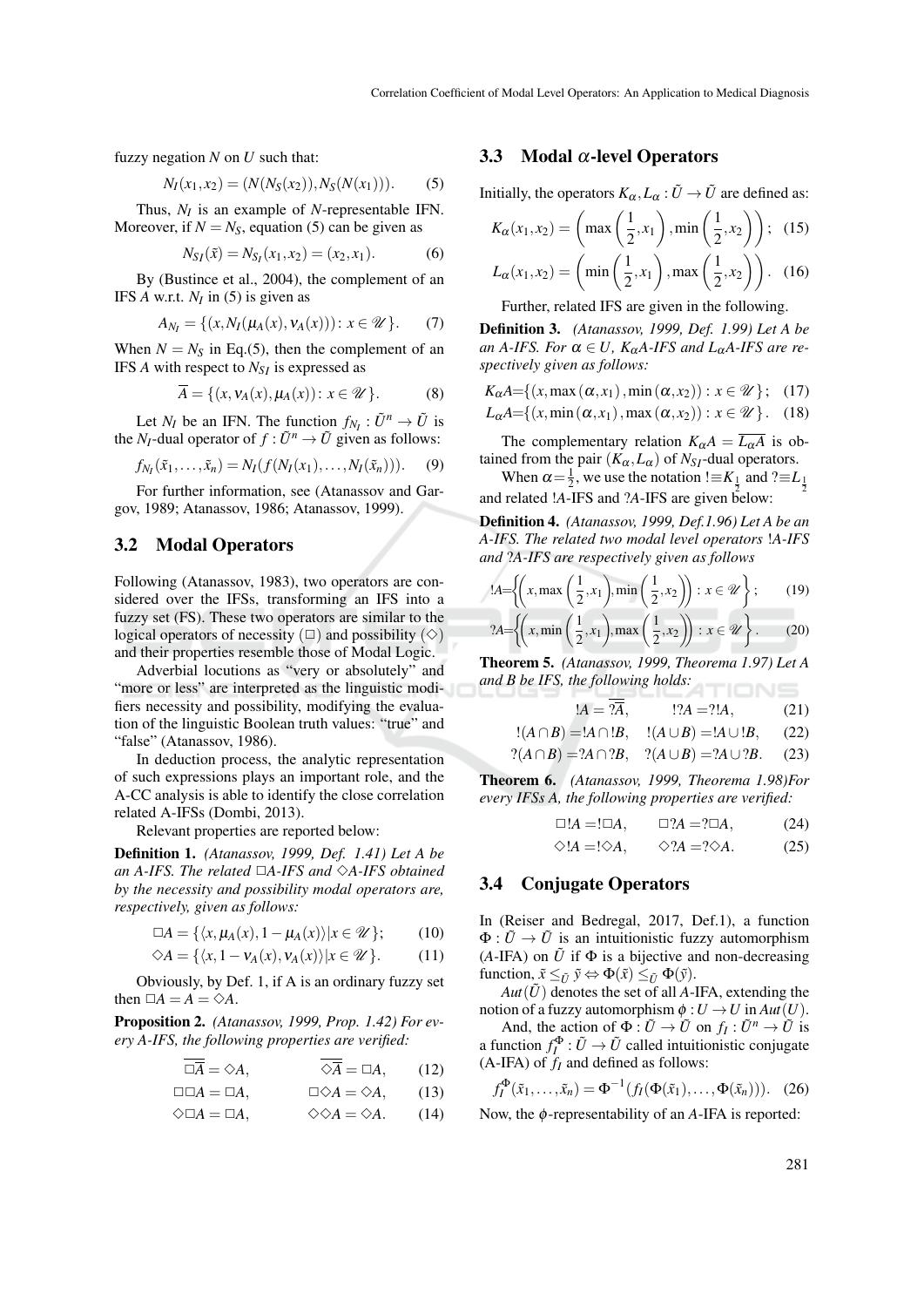Proposition 7. *(Reiser and Bedregal, 2017, Prop. 5)* Let  $\phi \in Aut(U)$  and  $\phi \in Aut(U)$ . The a  $\phi$ *representable A-IFA*  $\Phi \in Aut(\tilde{U})$  *is defined as follows:* 

$$
\Phi(x_1, x_2) = (\phi(x_1), 1 - \phi(1 - x_2)).
$$
 (27)

Proposition 8. *(Bertei and Reiser, 2018, Proposition IV.16) Consider a* Φ*-representable automorphism given by Eq.(27) and*  $\Box A$ -*IFS and*  $\diamond A$ -*IFS given by Eqs. (10) and (11), respectively. Then, for all*  $\tilde{x} = (x_1, x_2) \in \tilde{U}$  *the following holds:* 

$$
(\Box)^{\Phi}(\tilde{x}) = \Box(x_1, 1 - x_1); \tag{28}
$$

$$
(\diamond)^{\Phi}(\tilde{x}) = \diamond (1 - x_2, x_2). \tag{29}
$$

### 4 CORRELATION FROM A-IFL

Using denotation related to Eqs. (2), (3)a and (3)b:

$$
(\mu_A(x_1), \mu_A(x_2), \dots, \mu_A(x_n)) = (x_{11}, x_{21}, \dots, x_{n1}) = \mathbf{x}_{i1};
$$
  
\n
$$
(\nu_A(x_1), \nu_A(x_2), \dots, \nu_A(x_n)) = (x_{12}, x_{22}, \dots, x_{n2}) = \mathbf{x}_{i2};
$$
  
\n
$$
(\pi_A(x_1), \pi_A(x_2), \dots, \pi_A(x_n)) = (x_{13}, x_{23}, \dots, x_{n3}) = \mathbf{x}_{i3}.
$$

and the two corresponding classes of the quasiarithmetic means are reported below:

(i) the arithmetic mean related to an A-IFS *A*, given as follow: *n*

$$
m(\mathbf{x}_{i1}) = \frac{1}{n} \sum_{i=1}^{n} x_{i1}; m(\mathbf{x}_{i2}) = \frac{1}{n} \sum_{i=1}^{n} x_{i2}; m(\mathbf{x}_{i3}) = \frac{1}{n} \sum_{i=1}^{n} x_{i3}.
$$
  
(ii) the quadratic mean, performed over the difference

between each intuitionistic fuzzy value of an A-IFS *A* and the corresponding arithmetic mean of all its values are described in the following:

$$
m_2(\mathbf{x}_{i1}) = \sqrt{\sum_{i=1}^n \left(x_{i1} - \frac{1}{n} \sum_{j=1}^n x_{j1}\right)^2};
$$
  
\n
$$
m_2(\mathbf{x}_{i2}) = \sqrt{\sum_{i=1}^n \left(x_{i2} - \frac{1}{n} \sum_{i=j}^n x_{j2}\right)^2};
$$
  
\n
$$
m_2(\mathbf{x}_{i3}) = \sqrt{\sum_{i=1}^n \left(x_{i3} - \frac{1}{n} \sum_{j=1}^n x_{j3}\right)^2}.
$$

Thus, the quotient between product values obtained by taking two sums performed over such classes of quasi-arithmetic means extending the coefficient correlation definition to the Atanassov-intuitionistic fuzzy approach.

Definition 9. *(Szmidt and Kacprzyk, 2012) The A-CC between A and B in*  $\mathcal{C}(A)$  *is given as follows:* 

$$
\mathbf{C}(A,B) = \frac{1}{3}(C_1(A,B) + C_2(A,B) + C_3(A,B))
$$
 (30)

*wherever the following holds:*

$$
C_{1}(A,B) = \frac{\sum_{i=1}^{n} \left(x_{i1} - \frac{1}{n} \sum_{j=1}^{n} x_{j1}\right) \left(y_{i1} - \frac{1}{n} \sum_{j=1}^{n} y_{j1}\right)}{\sqrt{\sum_{i=1}^{n} \left(x_{i1} - \frac{1}{n} \sum_{j=1}^{n} x_{j1}\right)^{2} \sum_{i=1}^{n} \left(y_{i1} - \frac{1}{n} \sum_{j=1}^{n} y_{j1}\right)^{2}}
$$

$$
C_{2}(A,B) = \frac{\sum_{i=1}^{n} \left(x_{i2} - \frac{1}{n} \sum_{j=1}^{n} x_{j2}\right) \left(y_{i2} - \frac{1}{n} \sum_{j=1}^{n} y_{j2}\right)}{\sqrt{\sum_{i=1}^{n} \left(x_{i2} - \frac{1}{n} \sum_{j=1}^{n} x_{j2}\right)^{2} \sum_{i=1}^{n} \left(y_{i2} - \frac{1}{n} \sum_{j=1}^{n} y_{j2}\right)^{2}}
$$

$$
C_{3}(A,B) = \frac{\sum_{i=1}^{n} \left(x_{i3} - \frac{1}{n} \sum_{j=1}^{n} x_{j3}\right) \left(y_{i3} - \frac{1}{n} \sum_{j=1}^{n} y_{j3}\right)}{\sqrt{\sum_{i=1}^{n} \left(x_{i3} - \frac{1}{n} \sum_{j=1}^{n} x_{j3}\right)^{2} \sum_{i=1}^{n} \left(y_{i3} - \frac{1}{n} \sum_{j=1}^{n} y_{j3}\right)^{2}}}
$$

In (Szmidt and Kacprzyk, 2012), the correlation coefficient  $C(A, B)$  in Eq. (30) considers both factors: (i) the amount of information expressed by the membership and non-membership degrees expressed by  $C_1(A, B)$  and  $C_2(A, B)$ , respectively; and

(ii) the reliability of information expressed by the hesitation margins in  $C_3(A, B)$ .

Additionally, for fuzzy data, these expressions just make sense for A-IFS variables whose values vary and avoid zero in the denominator. Moreover, C(*A*,*B*) fulfils the following properties:

(i) 
$$
C(A, B) = C(A, B);
$$
  
\n(ii) If  $A = B$  then  $C(A, B) = 1;$   
\n(iii)  $-1 \le C(A, B) \le 1.$ 

Proposition 10. *(Bertei et al., 2016, Prop.1) Let N be a strong A-IFNs, A and B be A-IFSs and*  $\overline{A}$  *and*  $\overline{B}$ *be their corresponding complements. The following holds:*

$$
C_1(A,\overline{B}) = C_2(\overline{A},B); \tag{31}
$$

$$
C_2(A,\overline{B}) = C_1(\overline{A},B); \tag{32}
$$

$$
C_3(A,\overline{B}) = C_3(\overline{A},B). \tag{33}
$$

Corollary 11. *(Bertei et al., 2016, Corollary.1) Let N be a strong A-IFNs, A and B are A-IFSs and*  $\overline{A}$  *and*  $\overline{B}$ *be their corresponding complements. The following holds:*

$$
\mathbf{C}(A,\overline{B}) = \mathbf{C}(A,B). \tag{34}
$$

## 5 RESULTS ON CONJUGATE MODAL LEVEL OPERATORS

In this section, dual and conjugate operators are preserved by modal  $\alpha$ -level operators.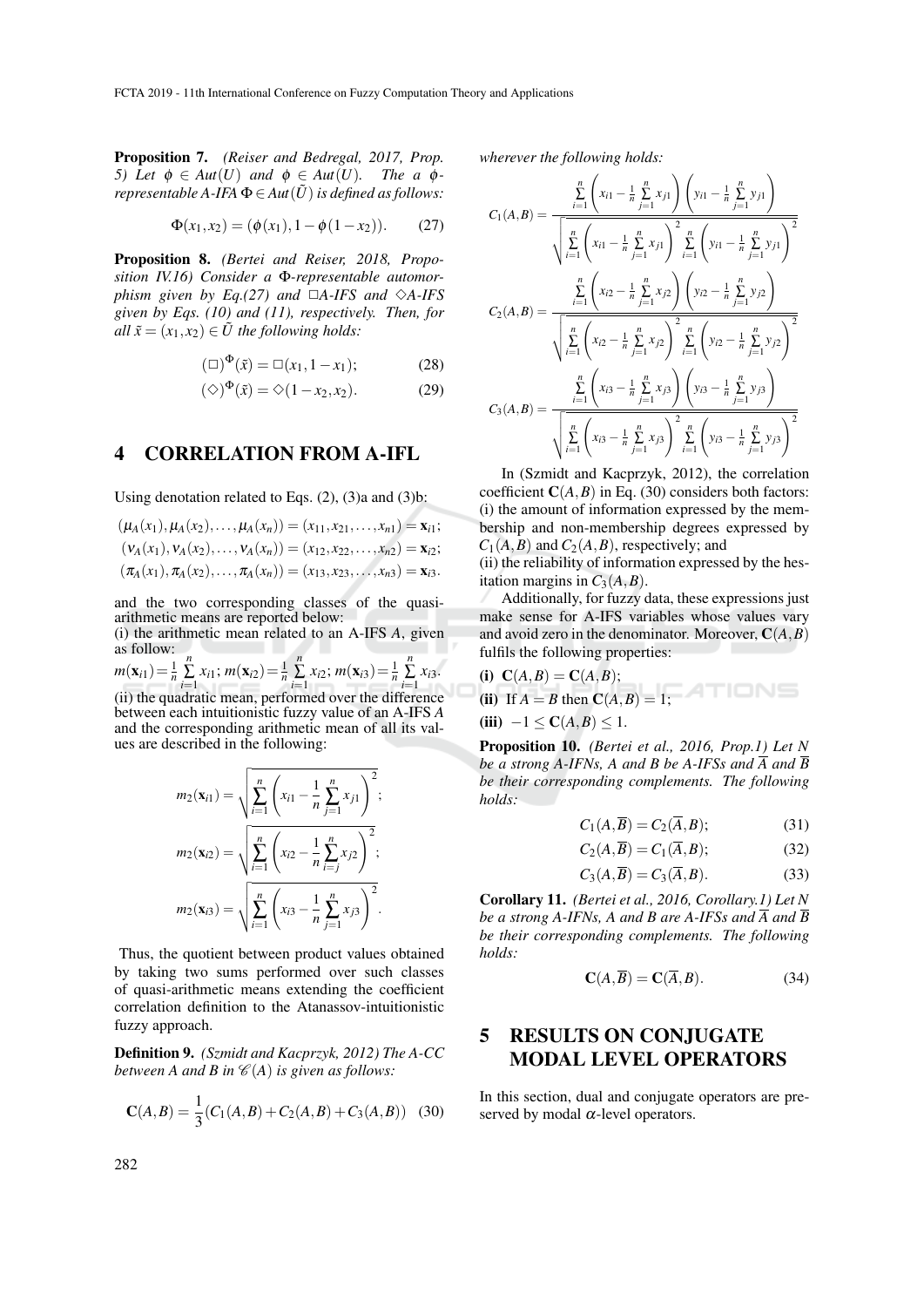Proposition 12. *Consider a* Φ*-representable automorphism given by Eq. (27) and K*α*-IFS and L*α*-IFS given by Eqs. (17) and (18), respectively. For all*  $\tilde{x} = (x_1, x_2) \in \tilde{U}$ , the following holds:

$$
(K_{\alpha})^{\Phi}(\tilde{x}) =
$$
  
\n
$$
(\phi^{-1}(\max(\alpha, \phi(x_1))), 1 - \phi^{-1}(1 - \min(\alpha, 1 - \phi(1 - x_2)))));
$$
  
\n
$$
(L_{\alpha})^{\Phi}(\tilde{x}) =
$$
  
\n
$$
(\phi^{-1}(\min(\alpha, \phi(x_1))), 1 - \phi^{-1}(1 - \max(\alpha, 1 - \phi(1 - x_2))))).
$$
  
\n(36)

*Proof.* For all  $\tilde{x} = (x_1, x_2) \in \tilde{U}$ , we have that  $(K_{\alpha})^{\Phi}(\tilde{x}) =$  $= \Phi^{-1}(K_{\alpha}(\Phi(x_1, x_2)))$  by Eq.(26)  $=$  Φ<sup>-1</sup>(max(α, φ(x<sub>1</sub>)), min(α, 1−φ(1 − x<sub>2</sub>))) by Eq.(27)

$$
= (\phi^{-1}(\max(\alpha, \phi(x_1))), 1-\phi^{-1}(1-\min(\alpha, 1-\phi(1-x_2))))
$$
  
by Eq.(27)

Analogously, Eq.(36) can be proved. Therefore, Proposition 12 is verified.  $\Box$ 

Corollary 13. *Consider a* Φ*-representable automorphism given by Eq. (27) and* !*A-IFS and* ?*A-IFS given by Eqs. (19) and (20), respectively. For all*  $\tilde{x} =$  $(x_1, x_2) \in \tilde{U}$ , the following holds:

$$
(1)^{\Phi}(\tilde{x}) =
$$
\n
$$
\left(\phi^{-1}\left(\max\left(\frac{1}{2}, \phi(x_1)\right)\right), 1-\phi^{-1}\left(1-\min\left(\frac{1}{2}, 1-\phi(1-x_2)\right)\right)\right);
$$
\n
$$
(2)^{\Phi}(\tilde{x}) =
$$
\n
$$
\left(\phi^{-1}\left(\min\left(\frac{1}{2}, \phi(x_1)\right)\right), 1-\phi^{-1}\left(1-\max\left(\frac{1}{2}, 1-\phi(1-x_2)\right)\right)\right).
$$

**Proposition 14.** *Consider*  $\Phi \in Aut(\tilde{U})$  *and*  $K_{\alpha}$ -IFS *and L*α*-IFS given by Eqs. (17) and (18), respectively. For all*  $\tilde{x} = (x_1, x_2) \in \tilde{U}$ , the following holds:

$$
K_{\alpha}^{\Phi}(\tilde{x}) = N_{SI}^{\Phi} (L_{\alpha}^{\Phi}(\tilde{x})) \quad \text{and} \quad L_{\alpha}^{\Phi}(\tilde{x}) = N_{SI}^{\Phi} (K_{\alpha}^{\Phi}(\tilde{x})).
$$

*Proof.* For all  $\tilde{x} \in \tilde{U}$ , the results below are verified:

 $N_{SI}^{\Phi}(L_{\alpha}^{\Phi}(\tilde{x})) = N_{SI}^{\Phi}(\Phi^{-1}(L_{\alpha}(\Phi(x_1, x_2))))$  by Eq.(26)  $= \Phi^{-1}(N_{SI}(L_{\alpha}(\Phi(x_1, x_2))))$  by Eq.(26)  $= \Phi^{-1}(N_{SI}(L_{\alpha}(\phi(x_1), 1-\phi(1-x_2))))$  by Eq.(27)  $= \Phi^{-1}(N_{SI}(\min(\alpha, \phi(x_1)), \max(\alpha, 1-\phi(1-x_2))))$ by Eq.(36)  $= \Phi^{-1}(\max(\alpha, 1-\phi(1-x_2)), \min(\alpha, \phi(x_1))))$ 

$$
by Eq.(6)
$$

$$
= (\phi^{-1}(\max(\alpha, \phi(x_1)), 1 - \phi^{-1}(1 - \min(\alpha, 1 - \phi(1 - x_2))))
$$
  
by Eq.(27)  

$$
= K_{\alpha}^{\Phi}(\tilde{x}), \text{ by Eq.(35)}.
$$

Since  $N_{SI}$  is a strong IFN, the other equation can be straightforward proved. So, Prop. 14 is verified.  $\Box$ 

# 6 RESULTS ON A-CC AND MODAL LEVEL OPERATORS

This section studies main results of A-CC related to A-IFS, !*A*-IFS, ?*A*-IFS, ✷*A*-IFS and ✸*A*-IFS. For that, consider  $i \in \mathbb{N}_n$ ,  $k \in \mathbb{N}_3$  and the notations below:

$$
\alpha_{ik} = min\left(\frac{1}{2}, x_{ik}\right), \qquad \beta_{ik} = max\left(\frac{1}{2}, x_{ik}\right).
$$

Proposition 15. *The A-CC between A-IFS A and* ?*A-IFS is given as*

$$
\mathbf{C}(A, ?A) = \frac{1}{3} \left( C_1(A, ?A) + C_2(A, ?A) + C_3(A, ?A) \right) \tag{37}
$$

*whenever the following holds:*

$$
C_{1}(A, ?A) = \frac{\sum_{i=1}^{n} \left(x_{i1} - \frac{1}{n} \sum_{j=1}^{n} x_{j1}\right) \left(\alpha_{i1} - \frac{1}{n} \sum_{j=1}^{n} \alpha_{j1}\right)}{\sqrt{\sum_{i=1}^{n} \left(x_{i1} - \frac{1}{n} \sum_{j=1}^{n} x_{j1}\right)^{2} \sum_{i=1}^{n} \left(\alpha_{i1} - \frac{1}{n} \sum_{j=1}^{n} \alpha_{j1}\right)^{2}}
$$
\n
$$
C_{2}(A, ?A) = \frac{\sum_{i=1}^{n} \left(x_{i2} - \frac{1}{n} \sum_{j=1}^{n} x_{j2}\right) \left(\beta_{i2} - \frac{1}{n} \sum_{j=1}^{n} \beta_{j2}\right)}{\sqrt{\sum_{i=1}^{n} \left(x_{i2} - \frac{1}{n} \sum_{j=1}^{n} x_{j2}\right)^{2} \sum_{i=1}^{n} \left(\beta_{i2} - \frac{1}{n} \sum_{j=1}^{n} \beta_{j2}\right)^{2}}
$$
\n
$$
C_{3}(A, ?A) = \frac{\sum_{i=1}^{n} \left(x_{i3} - \frac{1}{n} \sum_{j=1}^{n} x_{j3}\right) \left(\alpha_{i1} + \beta_{i2} - \frac{1}{n} \sum_{j=1}^{n} \alpha_{j1} + \beta_{j2}\right)}{\sqrt{\sum_{i=1}^{n} \left(x_{i3} - \frac{1}{n} \sum_{j=1}^{n} x_{j3}\right) \sum_{i=1}^{n} \left(\alpha_{i1} + \beta_{i2} - \frac{1}{n} \sum_{j=1}^{n} \alpha_{j1} + \beta_{j2}\right)^{2}}
$$

*Proof.* Let *A*-IFS A and ?*A*-IFS given by Eqs.(1) and (20), respectively.  $C_1(A, ?A)$  and  $C_2(A, ?A)$  follow from (11) and (30). And, the related resultant margin to  $\hat{C}_3$  is given as follows:

$$
C_{3}(A, ?A) =
$$
\n
$$
= \frac{\sum_{i=1}^{n} \left(x_{i3} - \frac{1}{n} \sum_{j=1}^{n} x_{j3}\right) \left(1 - \alpha_{i1} - \beta_{i2} - \frac{1}{n} \sum_{j=1}^{n} 1 - \alpha_{j1} - \beta_{j2}\right)}{\sqrt{\sum_{i=1}^{n} \left(x_{i3} - \frac{1}{n} \sum_{j=1}^{n} x_{j3}\right) \sum_{i=1}^{n} \left(1 - \alpha_{i1} - \beta_{i2} - \frac{1}{n} \sum_{j=1}^{n} 1 - \alpha_{j1} - \beta_{j2}\right)^{2}}
$$
\n
$$
= \frac{\sum_{i=1}^{n} \left(x_{i3} - \frac{1}{n} \sum_{j=1}^{n} x_{j3}\right) \left(\alpha_{i1} + \beta_{i2} - \frac{1}{n} \sum_{j=1}^{n} \alpha_{j1} + \beta_{j2}\right)}{\sqrt{\sum_{i=1}^{n} \left(x_{i3} - \frac{1}{n} \sum_{j=1}^{n} x_{j3}\right) \sum_{i=1}^{n} \left(\alpha_{i1} + \beta_{i2} - \frac{1}{n} \sum_{j=1}^{n} \alpha_{j1} + \beta_{j2}\right)^{2}}
$$
\nTherefore, Proposition 15 is verified.

Therefore, Proposition 15 is verified.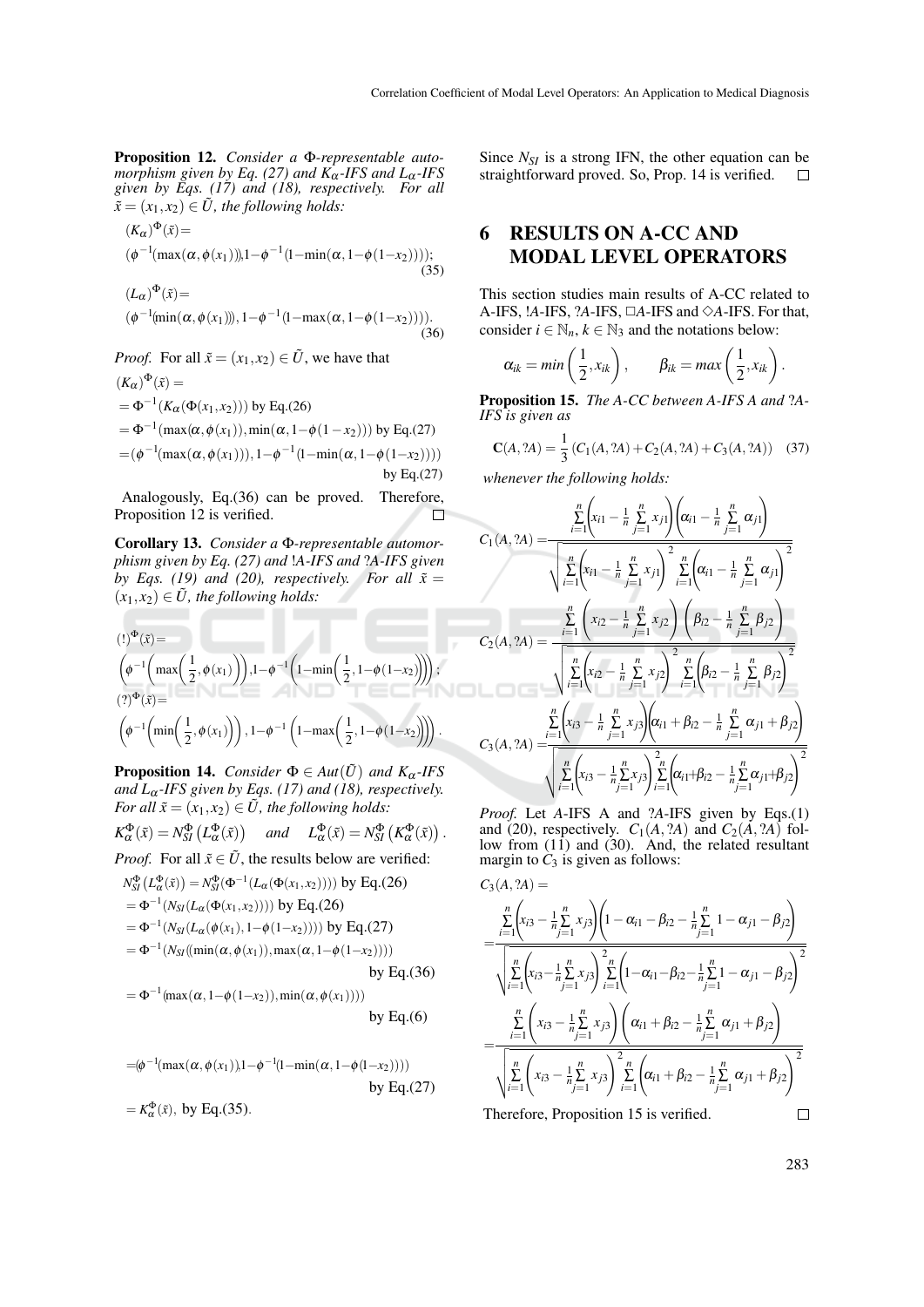Proposition 16. *The A-CC between A-IFS and* ?*A-IFS is given as follows:*

$$
\mathbf{C}(A,\overline{?A}) = \frac{1}{3} \left( C_1(A,\overline{?A}) + C_2(A,\overline{?A}) + C_3(A,\overline{?A}) \right) \tag{38}
$$

*whenever the following holds*

$$
C_{1}(A, \overline{?A}) = \frac{\sum_{i=1}^{n} \left(x_{i1} - \frac{1}{n} \sum_{j=1}^{n} x_{j1}\right) \left(\beta_{i2} - \frac{1}{n} \sum_{j=1}^{n} \beta_{j2}\right)}{\sqrt{\sum_{i=1}^{n} \left(x_{i1} - \frac{1}{n} \sum_{j=1}^{n} x_{j1}\right)^{2} \sum_{i=1}^{n} \left(\beta_{i2} - \frac{1}{n} \sum_{j=1}^{n} \beta_{j2}\right)^{2}}
$$

$$
C_{2}(A, \overline{?A}) = \frac{\sum_{i=1}^{n} \left(x_{i2} - \frac{1}{n} \sum_{j=1}^{n} x_{j2}\right) \left(\alpha_{i1} - \frac{1}{n} \sum_{j=1}^{n} \alpha_{j1}\right)}{\sqrt{\sum_{i=1}^{n} \left(x_{i2} - \frac{1}{n} \sum_{j=1}^{n} x_{j2}\right)^{2} \sum_{i=1}^{n} \left(\alpha_{i1} - \frac{1}{n} \sum_{j=1}^{n} \alpha_{j1}\right)^{2}}
$$

$$
C_{3}(A, \overline{?A}) = \frac{\sum_{i=1}^{n} \left(x_{i3} - \frac{1}{n} \sum_{j=1}^{n} x_{j3}\right) \left(\beta_{i2} + \alpha_{i1} - \frac{1}{n} \sum_{j=1}^{n} \beta_{j2} + \alpha_{j1}\right)}{\sqrt{\sum_{i=1}^{n} \left(x_{i3} - \frac{1}{n} \sum_{j=1}^{n} x_{j3}\right)^{2} \sum_{i=1}^{n} \left(\beta_{i2} + \alpha_{i1} - \frac{1}{n} \sum_{j=1}^{n} \beta_{j2} + \alpha_{j1}\right)^{2}}}
$$

*Proof.*  $C_1(A, \overline{?A})$  and  $C_2(A, \overline{?A})$  follows from Eqs. (1), (8), (20) and (30).  $C_3(A, \overline{?A)}$  is given as follows:

$$
C_{3}(A, ?(A)) =
$$
\n
$$
= \frac{\sum_{i=1}^{n} (x_{i3} - \frac{1}{n} \sum_{j=1}^{n} x_{j3}) \left(1 - \beta_{i2} - \alpha_{i1} - \frac{1}{n} \sum_{j=1}^{n} 1 - \beta_{j2} - \alpha_{j1}\right)}{\sqrt{\sum_{i=1}^{n} (x_{i3} - \frac{1}{n} \sum_{j=1}^{n} x_{j3}) \sum_{i=1}^{n} \left(1 - \beta_{i2} - \alpha_{i1} - \frac{1}{n} \sum_{j=1}^{n} 1 - \beta_{j2} - \alpha_{j1}\right)^{2}}
$$
\n
$$
= \frac{\sum_{i=1}^{n} \left(x_{i3} - \frac{1}{n} \sum_{j=1}^{n} x_{j3}\right) \left(\beta_{i2} + \alpha_{i1} - \frac{1}{n} \sum_{j=1}^{n} \beta_{j2} + \alpha_{j1}\right)}{\sqrt{\sum_{i=1}^{n} \left(x_{i3} - \frac{1}{n} \sum_{j=1}^{n} x_{j3}\right) \sum_{i=1}^{n} \left(\beta_{i2} + \alpha_{i1} - \frac{1}{n} \sum_{j=1}^{n} \beta_{j2} + \alpha_{j1}\right)^{2}}
$$

Thus, Proposition 16 is also verified.

Proposition 17. *Let* ?*A-IFS and* !*A-IFS given by Eqs.(20) and (19), respectively. The following holds:*

$$
\mathbf{C}(A,!\overline{A}) = \mathbf{C}(A,\overline{?A})
$$
 (39)

 $\Box$ 

*Proof.* By Eq.(30) we have that:

$$
C_1(A, \overline{A}) = \frac{\sum_{i=1}^n \left( x_{i1} - \frac{1}{n} \sum_{j=1}^n x_{j1} \right) \left( \beta_{i2} - \frac{1}{n} \sum_{j=1}^n \beta_{j2} \right)}{\sqrt{\sum_{i=1}^n \left( x_{i1} - \frac{1}{n} \sum_{j=1}^n x_{j1} \right)^2 \sum_{i=1}^n \left( \beta_{i2} - \frac{1}{n} \sum_{j=1}^n \beta_{j2} \right)^2}}
$$
  
=  $C_1(A, \overline{A})$ 

$$
C_{2}(A, \overline{!A}) = \frac{\sum_{i=1}^{n} \left(x_{i2} - \frac{1}{n} \sum_{j=1}^{n} x_{j2}\right) \left(\alpha_{i1} - \frac{1}{n} \sum_{j=1}^{n} \alpha_{j1}\right)}{\sqrt{\sum_{i=1}^{n} \left(x_{i2} - \frac{1}{n} \sum_{j=1}^{n} x_{j2}\right) \sum_{i=1}^{n} \left(\alpha_{i1} - \frac{1}{n} \sum_{j=1}^{n} \alpha_{j1}\right)^{2}}
$$
\n
$$
= C_{2}(A, \overline{?A})
$$
\n
$$
C_{3}(A, \overline{!A}) =
$$
\n
$$
= \frac{\sum_{i=1}^{n} \left(x_{i3} - \frac{1}{n} \sum_{j=1}^{n} x_{j3}\right) \left(1 - \beta_{i2} - \alpha_{i1} - \frac{1}{n} \sum_{j=1}^{n} 1 - \beta_{j2} - \alpha_{j1}\right)}{\sqrt{\sum_{i=1}^{n} \left(x_{i3} - \frac{1}{n} \sum_{j=1}^{n} x_{j3}\right) \sum_{i=1}^{n} \left(1 - \beta_{i2} - \alpha_{i1} - \frac{1}{n} \sum_{j=1}^{n} 1 - \beta_{j2} - \alpha_{j1}\right)^{2}}
$$
\n
$$
= C_{3}(A, \overline{?A})
$$

Therefore, Proposition (17) is verified.

Corollary 18. *Let A*−*IFS A,* ?*A*−*IFS and* !*A*−*IFS given as Eqs. (1), (20) and (19), respectively. Based on their NS-dual constructions, the following holds:*

$$
\mathbf{C}(A,!\overline{A}) \stackrel{Eq.(34)}{=} \mathbf{C}(\overline{A},!A) \stackrel{Eq.(21)a}{=} \mathbf{C}(\overline{A},!\overline{2A}). \tag{40}
$$

*Proof.* It follows from Propositions (10) and (17) also considering results from above propositions.  $\Box$ 

**Proposition 19.** *Let A-IFS A, ?A-IFS and*  $\diamond$ *A-IFS given by Eqs. (1), (20) and (11) respectively. The following holds:*  $\sim$ 

$$
\mathbf{C}(A,\diamondsuit ?\overline{A})=\frac{1}{3}\left(C_1(A,\diamondsuit ?\overline{A})+C_2(A,\diamondsuit ?\overline{A})\right),\quad(41)
$$

. . . *.* 

 $\Box$ 

*whenever the following holds*

$$
C_{1}(A, \diamondsuit\overline{A}) = (-1) \frac{\sum_{i=1}^{n} \left( x_{i1} - \frac{1}{n} \sum_{j=1}^{n} x_{j1} \right) \left( \beta_{i1} - \frac{1}{n} \sum_{j=1}^{n} \beta_{j1} \right)}{\sqrt{\sum_{i=1}^{n} \left( x_{i1} - \frac{1}{n} \sum_{j=1}^{n} x_{j1} \right) \sum_{i=1}^{n} \left( \beta_{i1} - \frac{1}{n} \sum_{j=1}^{n} \beta_{j1} \right)^{2}}
$$

$$
C_{2}(A, \diamondsuit\overline{A}) = \frac{\sum_{i=1}^{n} \left( x_{i2} - \frac{1}{n} \sum_{j=1}^{n} x_{j2} \right) \left( \beta_{i1} - \frac{1}{n} \sum_{j=1}^{n} \beta_{j1} \right)}{\sqrt{\sum_{i=1}^{n} \left( x_{i2} - \frac{1}{n} \sum_{j=1}^{n} x_{j2} \right) \sum_{i=1}^{n} \left( \beta_{i1} - \frac{1}{n} \sum_{j=1}^{n} \beta_{j1} \right)^{2}}
$$
*Proof.* Straightforward.

*Proof.* Straightforward.

Corollary 20. *Let*  $A-IFSA$ ,  $?A-IFS$  and  $\diamond A-IFS$ *given as Eqs. (1), (20) and (11), respectively. Then the following holds:*

$$
\mathbf{C}(A,\diamondsuit ?\overline{A}) \stackrel{Eq.(13)b}{=} \mathbf{C}(A,\square\diamondsuit ?\overline{A}) \stackrel{Eq.(34)}{=} \mathbf{C}(\overline{A},\square\diamondsuit ?A);
$$
  

$$
\mathbf{C}(A,\diamondsuit ?\overline{A}) \stackrel{Eq.(34)}{=} \mathbf{C}(\overline{A},\diamondsuit ?A) \stackrel{Eq.(14)b}{=} \mathbf{C}(\overline{A},\diamondsuit \diamondsuit ?A).
$$

*Proof.* It results from Propositions 2, 10 and 19.  $\Box$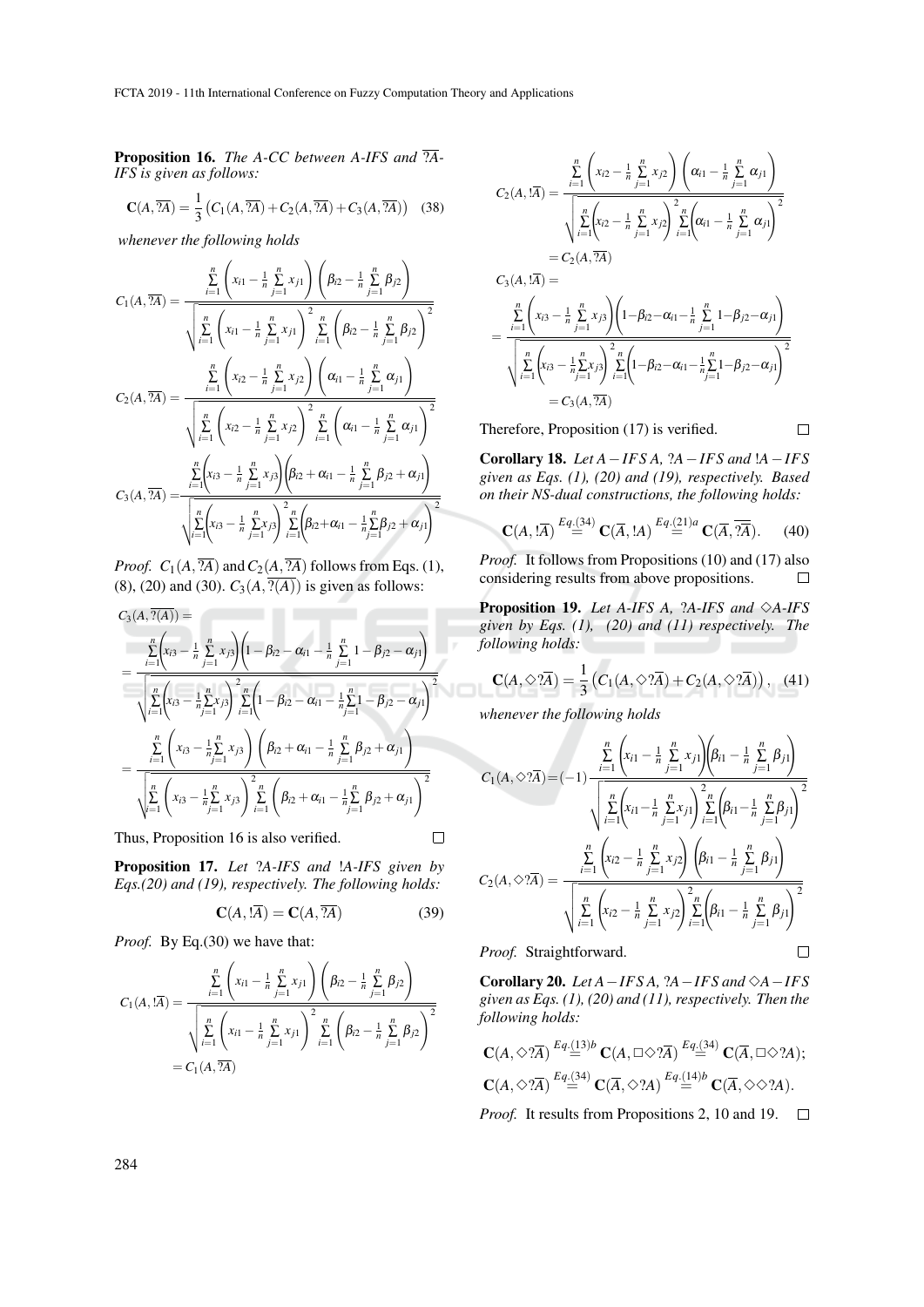Proposition 21. *Let A be an A*−*IFS. The correlation between IFS A and* □!*A-IFS is given as* 

$$
\mathbf{C}(A, \Box A) = -\mathbf{C}\left(A, \Diamond 2\overline{A}\right),\tag{42}
$$

 $\Box$ 

*Proof.* Straightforward.

Corollary 22. *Let A*−*IFS A,* !*A*−*IFS and* ✸*A*−*IFS given as Eqs. (1), (19), and (11) respectively. Then the following holds:*

$$
\mathbf{C}(A,\Box A) \stackrel{Eq.(21)}{=} \mathbf{C}(A,\overline{\Box ?A}) \stackrel{Eq.(34)}{=} \mathbf{C}(\overline{A},\Box ?\overline{A}).
$$
\n(43)

$$
\mathbf{C}(A,\Box A) \stackrel{Eq.(13)a}{=} \mathbf{C}(A,\Box \Box A) \stackrel{Eq.(14)a}{=} \mathbf{C}(A,\Diamond \Box \Box A).
$$
\n(44)

*Proof.* It results from Propositions 2, 10 and 21.  $\Box$ 

Proposition 23. *Let* ?*A-IFS,* !*A-IFS,* ✸*A-IFS and* ✷*A-IFS given by Eqs. (20), (19), (11) and (10) respectively. The following holds:*

$$
\mathbf{C}(\square ? A, \diamondsuit !A) = \frac{2}{3} (C_1(\square ? A, \diamondsuit !A)), \qquad (45)
$$

*whenever the following holds*

*C*1(✷?*A*,✸!*A*) =

$$
C_1(\square ? A, \diamondsuit A) = (-1) \frac{\sum\limits_{i=1}^{n} \left( \alpha_{i1} - \frac{1}{n} \sum\limits_{j=1}^{n} \alpha_{j1} \right) \left( \alpha_{i2} - \frac{1}{n} \sum\limits_{j=1}^{n} \alpha_{j2} \right)}{\sqrt{\sum\limits_{i=1}^{n} \left( \alpha_{i1} - \frac{1}{n} \sum\limits_{j=1}^{n} \alpha_{j1} \right) \sum\limits_{i=1}^{n} \left( \alpha_{i2} - \frac{1}{n} \sum\limits_{j=1}^{n} \alpha_{j2} \right)^2}}
$$

*Proof.* By Equations. (20), (19), (11), (10) and (30) we have the following results:

$$
C_{1}(\Box A, \Diamond A) =
$$
\n
$$
= \frac{\sum_{i=1}^{n} (\alpha_{i1} - \frac{1}{n} \sum_{j=1}^{n} \alpha_{j1}) (1 - \alpha_{i2} - \frac{1}{n} \sum_{j=1}^{n} 1 - \alpha_{j2})}{\sqrt{\sum_{i=1}^{n} (\alpha_{i1} - \frac{1}{n} \sum_{j=1}^{n} \alpha_{j1}) \sum_{i=1}^{n} (1 - \alpha_{i2} - \frac{1}{n} \sum_{j=1}^{n} 1 - \alpha_{j2})^2}}
$$
\n
$$
= (-1) \frac{\sum_{i=1}^{n} (\alpha_{i1} - \frac{1}{n} \sum_{j=1}^{n} \alpha_{j1}) (\alpha_{i2} - \frac{1}{n} \sum_{j=1}^{n} \alpha_{j2})}{\sqrt{\sum_{i=1}^{n} (\alpha_{i1} - \frac{1}{n} \sum_{j=1}^{n} \alpha_{j1}) \sum_{i=1}^{n} (\alpha_{i2} - \frac{1}{n} \sum_{j=1}^{n} \alpha_{j2})^2}}
$$
\n
$$
= C_{2}(\Box A, \Diamond A)
$$

Since  $C_3(\square ?A, \diamondsuit !A) = 0$ , Prop. 23 is verified.  $\Box$ 

Corollary 24. *Let* ?*A*−*IFS,* !*A*−*IFS,* ✸*A*−*IFS and* ✷*A*−*IFS given as Eqs. (20), (19), (11) and (10), respectively. Then the following holds:*

$$
\mathbf{C}(\square?A,\diamond A)\stackrel{Eq.(21)}{=} \mathbf{C}(\square?A,\overline{\diamond?A})\stackrel{Eq.(34)}{=} \mathbf{C}(\overline{\square?A},\diamond?A).
$$

$$
\mathbf{C}(\square?A,\diamond A)\stackrel{Eq.(13)a}{=} \mathbf{C}(\square\square?A,\diamond A).
$$

*Proof.* It follows from Propositions 10, 2 and 23.  $\Box$ 

Proposition 25. *Let* ?*A-IFS,* !*A-IFS,* ✸*A-IFS and* ✷*A-IFS given by Eqs. (20), (19), (11) and (10) respectively. The following holds:*

$$
\mathbf{C}(\square ? A, \overline{\diamondsuit !A}) = -\frac{2}{3} (C_1(\square ? A, \diamondsuit !A)),
$$

*Proof.* It follows from Proposition 23.

Corollary 26. *Let* ?*A*−*IFS,* !*A*−*IFS,* ✸*A*−*IFS and* ✷*A*−*IFS given as Eqs. (20), (19), (11) and (10), respectively. Then the following holds:*

$$
\mathbf{C}(\square?A,\overline{\diamondsuit!A})\stackrel{Eq.(34)}{=} \mathbf{C}(\overline{\square?A},\diamondsuit!A)\stackrel{Eq.(21)}{=} \mathbf{C}(\overline{\square?A},\overline{\diamondsuit?A}).
$$

*Proof.* It follows from Propositions 2, 10 and 25.  $\Box$ 

Proposition 27. *For an A-IFS A, we have that:*

$$
\mathbf{C}(\overline{\square ?A}, \overline{\diamondsuit !A}) = \frac{2}{3} (C_1(\square ?A, \diamondsuit !A)). \tag{46}
$$

*Proof.* It follows from Prop. 23 and Corollary 6.  $\Box$ 

An application considering the previous theoretical results is presented in the following.

### 7 MADM - MEDICAL DIAGNOSIS

Previous analytical expressions of modal operator A-CC are applied in developing a method to medical diagnosis (MADM-MD) which is adapted from (Xu, 2006)) related to a medical knowledge base, providing a proper diagnosis *D =* {*Viral fever (VF) , Malaria (Ma) , Typhoid (Ty) , Stomach problem (SP) , Chest problem (CP)*} for a patient with the given symptoms *S =* {*temperature (T), headache (H), stomach pain (SPa), cough (C), chest pain (CPa)*} described in terms of A-IFSs. Two methodologies are applied: (i) the former uses necessity and possibility modal operators in MADM-MD; and

(ii) the latter extends the method in order to apply the modal type operators ?A and !A.

The possibility modal-operator  $(\Diamond)$  in the Eq. (11) and necessity modal-operator  $\Box$  in Eq. (10) together with the operator  $(\square$ ?) are applied to values from Table 1 (T1) in (Xu, 2006), resulting in values of Table 2. In addition, each symptom is described by its related membership and non-membership degrees.

The necessity modal operator  $(\square)$  and possibility modal-operator  $(\diamond)$  along with modal-level operators (!) and  $(\diamond)$  are applied to values of Table 2 (T2) in (Xu, 2006), and symptom results are described in Table 3. The set of patients is *P =* {*Al, Bob, Joe,*

 $\Box$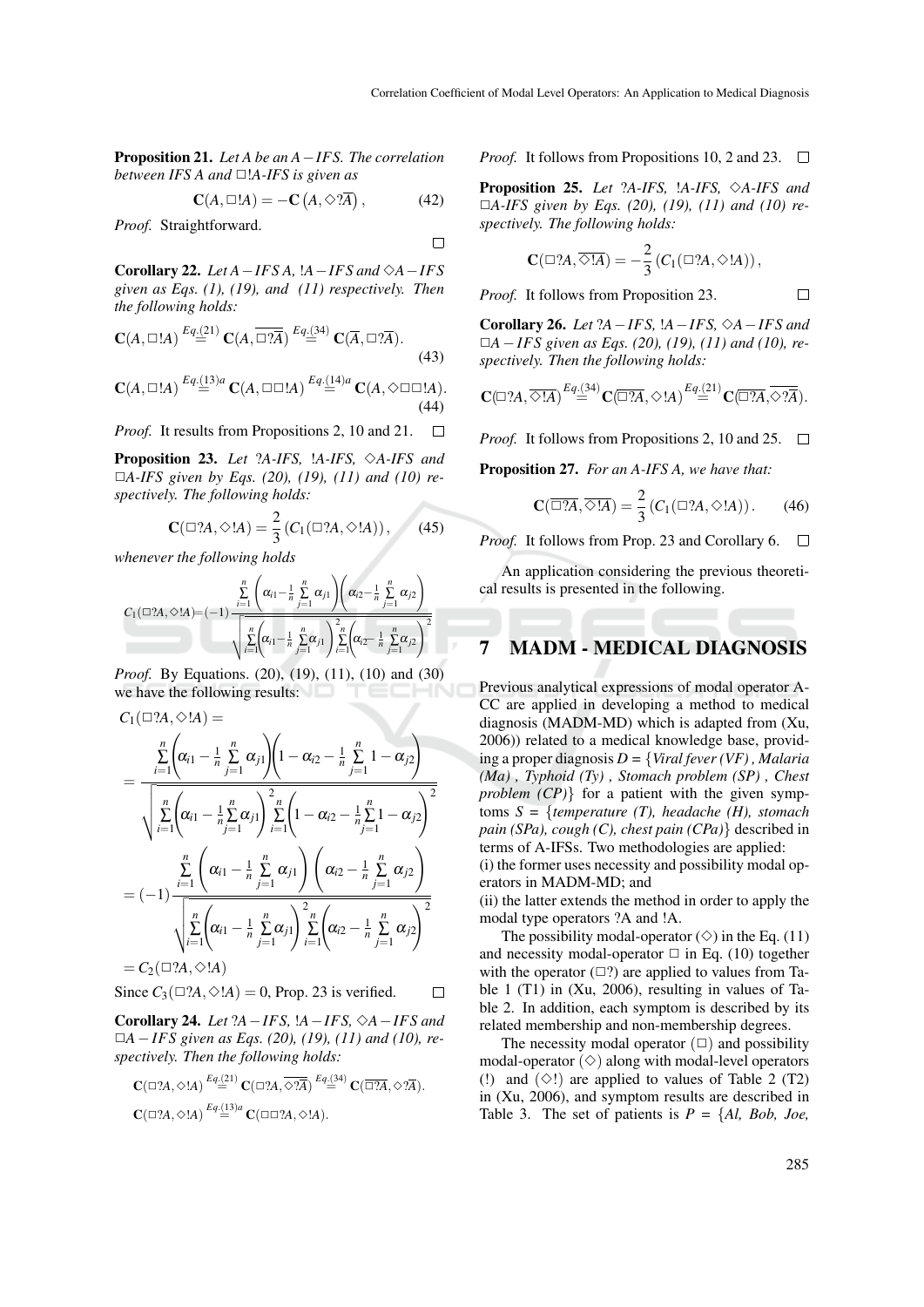*Ted*}. Furthermore, we need to seek a diagnosis for each patient  $p_i$ , for  $i = 1, 2, 3, 4$ .

|     | <b>Op</b>     | VF         | Ma         | T y        | SP         | $\mathbb{C}P$ |
|-----|---------------|------------|------------|------------|------------|---------------|
| T   | $\Diamond T1$ | (1,0)      | (1,0)      | (0.7, 0.3) | (0.3, 0.7) | (0.2, 0.8)    |
|     | $\Box$ ?71    | (0.4, 0.6) | (0.5, 0.5) | (0.3, 0.7) | (0.1, 0.9) | (0.1, 0.9)    |
| Н   | $\Diamond T1$ | (0.5, 0.5) | (0.4, 0.6) | (0.9, 0.1) | (0.6, 0.4) | (0.2, 0.8)    |
|     | $\Box$ ?71    | (0.3, 0.7) | (0.2, 0.8) | (0.5, 0.5) | (0.2, 0.8) | (0,1)         |
| SPa | $\Diamond T1$ | (0.3, 0.7) | (0.1, 0.9) | (0.3, 0.7) | (1,0)      | (0.2, 0.8)    |
|     | $\Box$ ?71    | (0.1, 0.9) | (0,1)      | (0.2, 0.8) | (0.5, 0.5) | (0.2, 0.8)    |
| С   | $\Diamond T1$ | (0.7, 0.3) | (1,0)      | (0.4, 0.6) | (0.3, 0.7) | (0.2, 0.8)    |
|     | $\Box$ ?71    | (0.4, 0.6) | (0.5, 0.5) | (0.2, 0.8) | (0.2, 0.8) | (0.2, 0.8)    |
| CPa | $\Diamond T1$ | (0.3, 0.7) | (0.2, 0.8) | (0.1, 0.9) | (0.3, 0.7) | (0.9, 0.1)    |
|     | $\Box$ ?71    | (0.1, 0.9) | (0.1, 0.9) | (0.1, 0.9) | (0.2, 0.8) | (0.5, 0.5)    |

Table 2: Symptoms characteristic for the diagnoses.

Table 3: Symptoms characteristic for the patient.

|     | Op             | T          | H          | <b>SPa</b> | C          | CPa        |
|-----|----------------|------------|------------|------------|------------|------------|
| Al  | $\Box T2$      | (0.8, 0.2) | (0.6, 0.4) | (0.2, 0.8) | (0.6, 0.4) | (0.9, 0.1) |
|     | $\Diamond$ !72 | (0.9, 0.1) | (0.9, 0.1) | (0.5, 0.5) | (0.9, 0.1) | (0.5, 0.5) |
| Bob | $\Box T2$      | (0,1)      | (0.4, 0.6) | (0.6, 0.4) | (0.1, 0.9) | (0.1, 0.9) |
|     | $\Diamond$ !72 | (0.5, 0.5) | (0.6, 0.4) | (0.9, 0.1) | (0.5, 0.5) | (0.5, 0.5) |
| Joe | $\Box T2$      | (0.8, 0.2) | (0.8, 0.2) | (0,1)      | (0.2, 0.8) | (0,1)      |
|     | $\Diamond$ !72 | (0.9, 0.1) | (0.9, 0.1) | (0.5, 0.5) | (0.5, 0.5) | (0.5, 0.5) |
| Ted | $\Box T2$      | (0.6, 0.4) | (0.5, 0.5) | (0.3, 0.7) | (0.7, 0.3) | (0.3, 0.7) |
|     | $\Diamond$ !72 | (0.9, 0.1) | (0.6, 0.4) | (0.6, 0.4) | (0.8, 0.2) | (0.6, 0.4) |

We calculate the A-CC in Eq. (30) between Tables 2 and 3 deriving a diagnosis for each patient  $p_i$ , for  $i = 1,2,3,4$ . In the first step, the method is performed applying the A-CC between the operators  $\Diamond$ *T*1 and  $\Box$ *T*2. And, in the second one, the method uses the operators  $\Box$ ?*T*1 and  $\Diamond$ !*T*2 deriving the related A-CC. All the results for the considered patients are listed in Table 4.

|     | A-CC                            | VF       | Ma       | $T_{y}$  | SP       | $\mathbb{C}P$ |
|-----|---------------------------------|----------|----------|----------|----------|---------------|
| Al  | $(\Diamond T1 \Box T2)$         | 0,610    | 0,568    | 0,538    | $-0,255$ | $-0,452$      |
|     | $(\square$ ?T1, $\diamond$ !T2) | 0,642    | 0,555    | 0,441    | $-0,441$ | $-0,448$      |
| Bob | $(\Diamond T1, \Box T2)$        | $-0,430$ | $-0,472$ | 0,029    | 0,646    | $-0,208$      |
|     | $(\square$ ?T1, $\diamond$ !T2) | $-0,381$ | $-0,460$ | $\Omega$ | 0,634    | $-0,103$      |
| Joe | $(\Diamond T1, \Box T2)$        | 0,455    | 0,326    | 0,632    | $-0,158$ | $-0,327$      |
|     | $(\square$ ?T1, $\diamond$ !T2) | 0,361    | 0,238    | 0,562    | $-0,361$ | $-0,488$      |
| Ted | $(\Diamond T1, \Box T2)$        | 0,553    | 0,632    | 0,344    | $-0,363$ | $-0,375$      |
|     | $(\square$ ?T1, $\diamond$ !T2) | 0,544    | 0,614    | $\Omega$ | $-0.389$ | $-0.189$      |

Based on the arguments in Table 4, for both methods a proper diagnosis coincides as follows: Al suffers from Viral fever, Bob from a stomach problem, Joe from Typhoid, and Ted from Malaria. Additionally, one can observe that in (Xu, 2006)), the diagnosis is the same in two patients (Bob and Joe) and it is reverse in other two (Al and ted). Despite the A-CC expression used in (Xu, 2006, Definition 3.1)) is

able to preserve the property on which any two IFSs equals one iff these two IFSs are the same, it does not consider the action of the IFIx  $\pi$  providing the measure of hesitance degree. The distinct methodologies justified the difference in the results.

### 8 CONCLUSION

In this paper, the analytical expressions of A-CC were considered to pairs of modal  $\alpha$ -level operators  $K_1$  and

*L*1 , in particular, for !*A* and ?*A*, also including their  $\overline{c}$  conjugate operators. Moreover, we present an application of the A-CC with the modal operators of necessity, possibility, and related modal-level operators ?*A* and !*A*.

Further work intends to extend these studies of A-IFSs to other fuzzy connectives frequently applied to making decision based on fuzzy systems.

### ACKNOWLEDGEMENTS

This work was supported by CAPES/Brasil - Finance Code 001 and PqG-FAPERGS (17/2551-0001207-0) and Pq-CNPq (310106/2016-8).

**REFERENCES BLICATIONS** 

- Atanassov, K. (1983). Intuitionistic fuzzy sets. vii itkr session. sofia. *Centr. Sci.-Techn. Library of Bulg. Acad. of Sci.*, 1697(84).
- Atanassov, K. and Gargov, G. (1989). Interval valued intuitionistic fuzzy sets. *Fuzzy Sets Systems*, 31(3):343– 349.
- Atanassov, K. T. (1986). Intuitionistic fuzzy sets. *Fuzzy Sets and Systems*, pages 87–96.
- Atanassov, K. T. (1999). *Intuitionistic Fuzzy Sets: Theory and Applications*. Studies in Fuzziness and Soft Computing. Physica-Verlag HD, Heidelberg, Germany, Germany.
- Bertei, A. and Reiser, R. (2018). Correlation coefficient analysis performed on duality and conjugate modallevel operators. In *2018 IEEE Intl. Conf. on Fuzzy Systems*, pages 1–8.
- Bertei, A., Zanotelli, R., Cardoso, W., Reiser, R., Foss, L., and Bedregal, B. (2016). Correlation coefficient analysis based on fuzzy negations and representable automorphisms. In *2016 IEEE Intl. Conf. on Fuzzy Systems*, pages 127–132.
- Bustince, H., Barrenechea, E., and Mohedano, V. (2004). Intuicionistic fuzzy implication operators - an expression and main properties. *Uncertainty, Fuzziness and Knowledge-Based Systems*, 12:387–406.